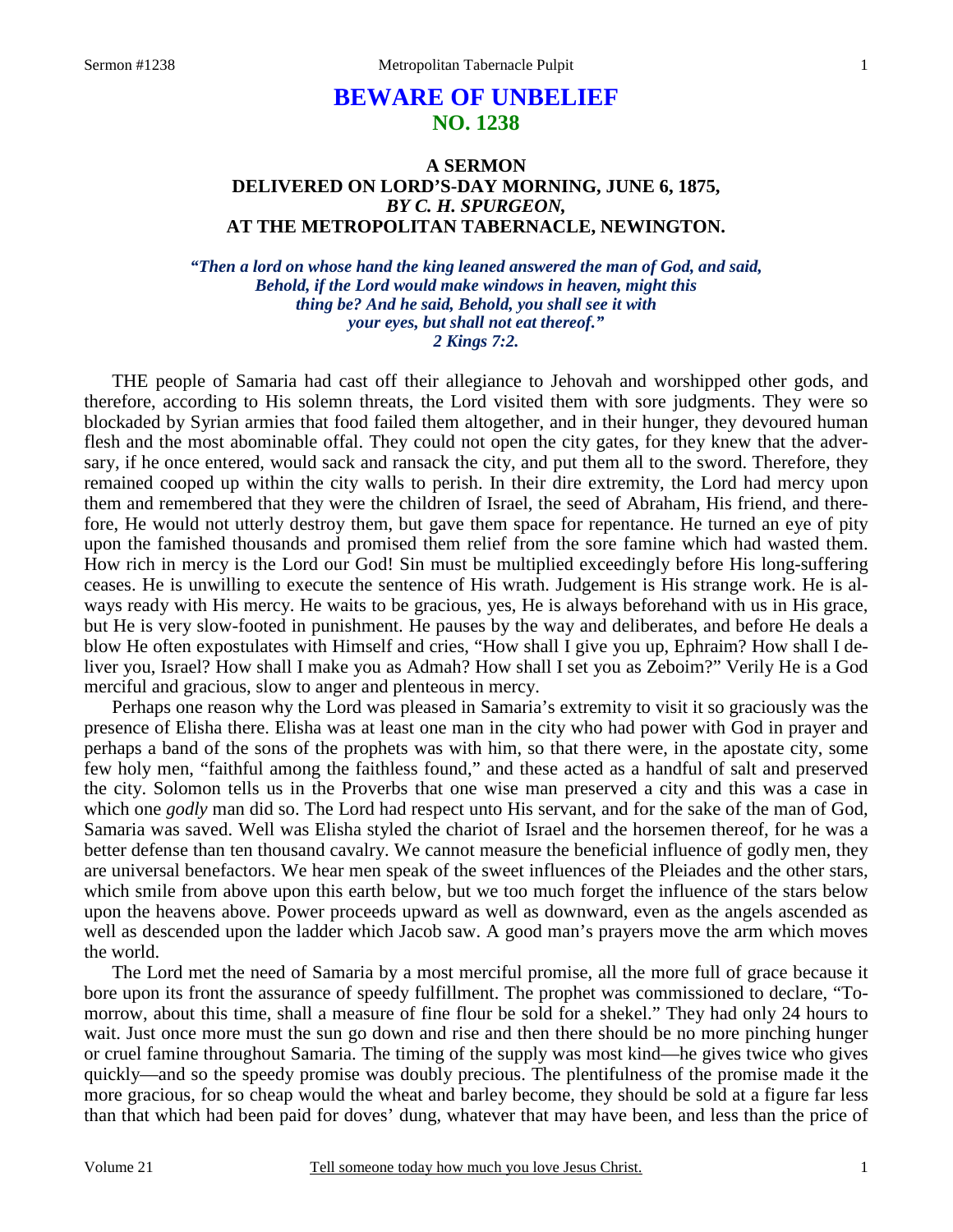such unwholesome meat as might be gathered from an ass's head, which had been sold for 40 pieces of silver.

 The best food, even fine flour, was to be openly vended at a low rate at their very doors. They would not need to send to Egypt or fetch corn from afar, but it was to be brought to their gates and sold at a price which would enable all to purchase. It was very great goodness on the Lord's part to meet the famine-stricken multitude with such a right royal word of cheer. But observe how God's prophet is answered—not as one would have thought—with words of thanksgiving and tears of gratitude, but with the reverse. They did not fall down on their knees and exclaim, "O God, how good You are." They did not lift up a single word of praise, as surely they should have done. The only response was a prideful sneering, contemptuous, unbelieving utterance—"If the Lord should make windows in heaven might such a thing be?" O base ingratitude! Ungenerous return for such great mercy!

 Mark well the Lord's answer to the unbeliever's scorn. There is nothing which He will so little endure as unbelief, and unbelief, in the face of unusual mercy, becomes doubly provoking. In the name of the Lord, the prophet at once responded—"Behold, you shall see it with your eyes, but you shall not eat thereof." The Lord has a speedy answer to the unbelief which dares defy Him. If men call God liar, they shall, before long, have sufficient proof in their own persons that His threatenings do not lie.

We shall try, this morning, to gather from the text the lesson which it was intended to teach us. May God bless us in so doing, helping us by His Holy Spirit.

 First, let us observe *the conduct of unbelief.* Secondly, *the divine answer to it*. And thirdly, *the appointed punishment of it*.

**I.** First let us notice repentantly, for we have been guilty of this sin ourselves, THE CONDUCT OF UNBELIEF. You will observe that *unbelief dares to question the truthfulness of the promise itself*. The prophet had said, "Tomorrow, about this time, shall two measures of barley be sold for a shekel, and a measure of fine flour for a shekel." And directly, in the teeth of this, "Thus says Jehovah," comes the contemptuous denial of the lord on whose hand the king leaned. Unbelief does not hesitate to say that what God declares will not be fulfilled, although it frequently veils its speech, and usually imagines some sort of argument upon which to base its denials. Sophistry comes to the aid of incredulity and endeavors to buttress its bowing walls. If you had asked the sneering nobleman why he spoke so mistrustingly, he would have replied, "Why, the promise is far too great to be fulfilled. It is out of all character and reason. How can there be flour enough in this city, in twenty-four hours, to be sold at a measure for a shekel? Why, you could not get a measure of fine four for ten thousand shekels. It cannot be had for love or money, and there is not a measure of barley left in all the country around Samaria, for the Syrians have plundered every homestead and granary. Do you not see that the thing this prophet talks about is utterly impossible? His talk is preposterous. We might have believed him if his prediction had been a tenth as large, but he has overdone it. No attention ought to be paid to his ramblings." Has not your unbelief, my brethren, sometimes made out a case for mistrust from the greatness of the promised good? When first the Lord was drawing you with cords of love, was not the very greatness of His mercy one of the severest trials of your faith? When you found that He would blot out your sins like a cloud, and like a thick cloud your iniquities, did not your heart say, "How can it be?" Well do I remember with what power and sweetness the words of Isaiah once came to my soul to remove this doubt—"My thoughts are not your thoughts, neither are your ways My ways, says the Lord. For as the heavens are higher than the earth, so are My ways higher than your ways." We forget this glorious declaration and we fall to measuring God's capability of blessing by our capacity of believing*.* And because the favor is wonderful we think it improbable. Is not this ill reasoning? Can anything be great with God? Can any marvel be too miraculous for the Lord? The matter is hard in itself, but is it hard for omnipotence? It is a massive blessing, but can it be too large for the infinitely gracious hand to bestow? Surely the Holy One of Israel is not such a one as yourself—why, then, do you limit Him as if He could give no more than you can give? May divine love deliver our souls from this net of unbelief which so easily entangles us. Low thoughts of the divine power greatly dishonor God and deprive us of much comfort. Is He not a great God and is it not like Him to do great things for His people? His resources are infinite, and therefore, He is able to verify His promises, however great they may be. He did not promise in ignorance or in haste. His word is not a thing of yesterday, therefore, He will not fail to keep His promise to the letter.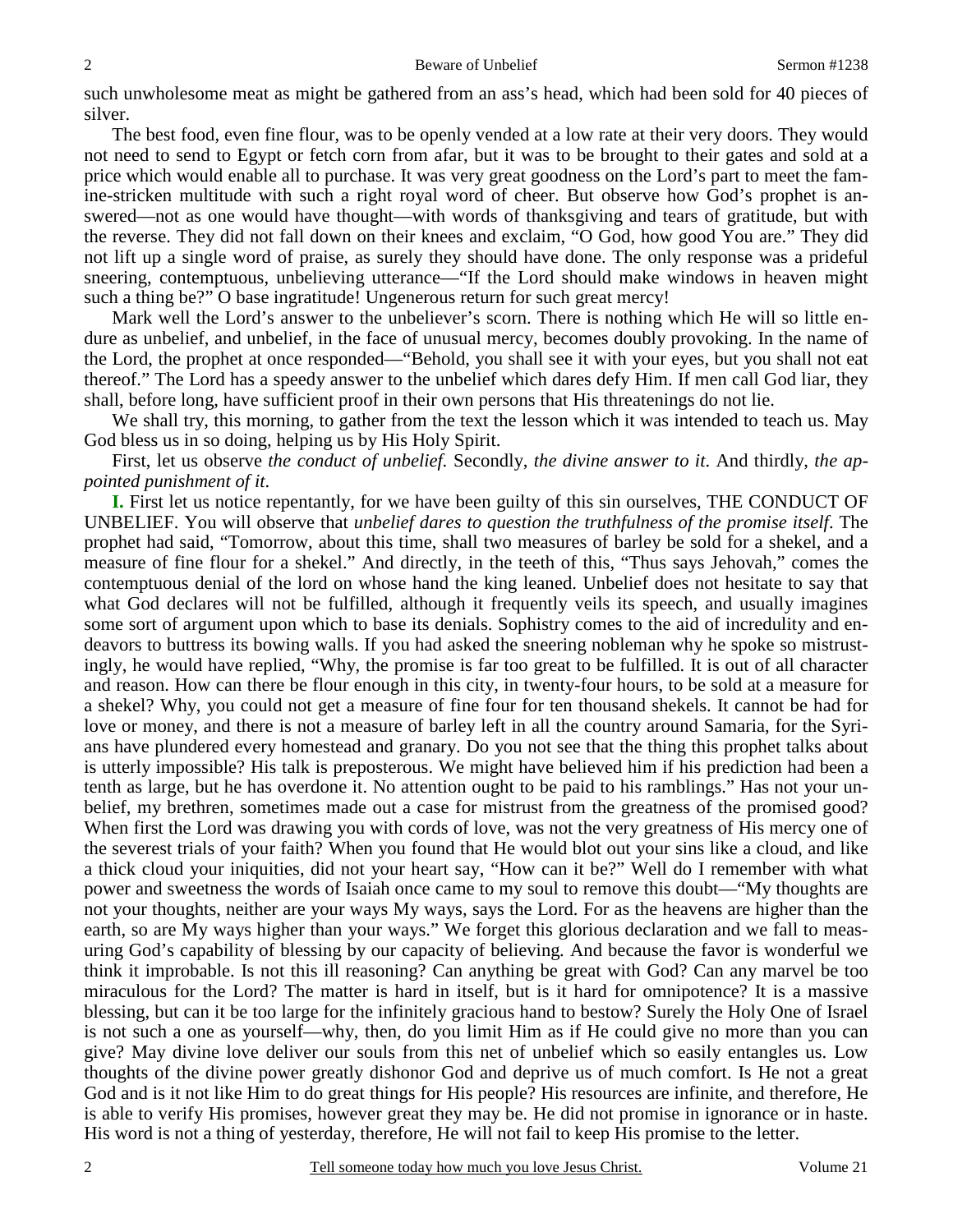Perhaps had you inquired of this lord he would have said to you, "Oh, but it will be such *a new thing*. I have lived in Samaria and I have not seen flour exposed for sale at any price for months. The householders have hoarded it up as if each ounce of it were a jewel. Each man has taken care to secure what he had for his own family, and now there is none left anywhere, even in private stores. And yet you talk of selling wheat and barley at the gate of Samaria. Blessed would the eyes be which should see such a thing for many a day! I never expect to see it, and a thousand prophets could not induce me to indulge such a dream. We shall perish by famine or by the sword of the Syrians, for this promise will not be kept." My brethren, has not our unbelief sometimes fed upon the novelty of the promised blessing? It seemed a new thing to you sinners that the Lord should, in a moment, pass by your sins and make you righteous in the righteousness of Christ—yet the new thing has come to pass. When we hear of a more than ordinarily successful Christian work, many brethren who have not been favored with such prosperity cannot believe it to be true. Had they seen two or three people converted and added to the church in a year, they would have said, "This is the finger of God." But if they hear of 40 or a hundred, or even a thousand converted during a gracious revival, they are very skeptical. The conversion of thousands under one sermon, they admit, may have taken place in Old Testament times, but that is a long time ago we cannot expect to see such things now. Thus, they reason in their hearts and insinuate that the Lord's arm has waxed short. Oh, brethren, if God has given us a promise which has not yet been fulfilled, and if there never has before occurred anything like it, this is no excuse for our disbelieving the divine Word. Has He not promised, "Behold I will do a new thing"? (Isa. 43:19). Did He not say to His people Israel, "I have showed you new things from this time, even hidden things, and you did not know them." Is not everything new when, for the first time, the Lord reveals it? Moses might have doubted God's promise to smite Egypt with plagues, for these plagues were novelties. He might have doubted the Lord's power to lead His people through the Red Sea, for when had a sea been divided for a nation to pass through it dry shod? He might have doubted God's power to feed the hosts in the wilderness, for when had bread been rained down from heaven, and when had water leaped from a rock? The Lord, who works great wonders, shows us mercies "new every morning." He is not tied down to a monotony of procedure. His blessings are as varied as His creations. He delights to surprise us with fresh manifestations of love and thus it is clear that the novelty of the blessing is no excuse, whatever, for our unbelief.

 I dare say the scoffing nobleman would have said, "It is the *suddenness* of the thing which renders the promise so incredible. Tomorrow! What? Abundance of food tomorrow! No, that is too much. Say that in three months we may be supplied and we may believe it, but tomorrow is going too far. How could wheat and barley be brought in such plenty to Samaria in the time, even upon swift horses and dromedaries? "Suppose the Syrians were to leave us tomorrow, yet the country has been devoured by them, and you must import wheat from some distant land. It is not at all likely that this could be done on a sudden. Do not strain our faith too much, give us a month or two, at any rate." My brethren, nowadays, I find that this point of suddenness often staggers unbelieving minds. "What? The church revived all of a sudden! How can it be? True doctrines may, perhaps, be spread in England by slow degrees, after generations have come and gone, but to expect the gospel to spread through the country in a few months is perfectly absurd." Some, perhaps, among my present hearers, dare not hope that this south of London can be immediately stirred, as I believe it will be. And they dare not expect conversions at once, such as I venture to look for. Some dread everything sudden and feel sure that if any gracious gift comes suddenly, it will prove to be like Jonah's gourd which came up in a night and perished in a night. They give the world express trains and condemn grace to travel in the baggage car. Why do they dream that the Lord is slow? Why do they limit the rapidity of His actions? He created the world in six days, could He not recreate it in the same time? He destroyed the race in the days of Noah in 40 days—can He not do His saving work with equal speed? Is it not written, "He rode upon a cherub and did fly; yes, He did fly upon the wings of the wind"? O unbelief, how dare you say, "In a year," when God says, "Tomorrow." If He says, "Tomorrow," it will be tomorrow to the tick of the clock. "Tomorrow, about this time," said the prophet, and so it was. Let us not be as those spoken of by the prophet Haggai, who said, "The time is not come, the time that the Lord's house should be built." Let us lay aside this postponing of expectancy and believe that God can do wonders today, even today. Ah, sinner, you cannot believe that God can save you in a minute, but He can. In less time than it takes the clock to tick, He can cause you to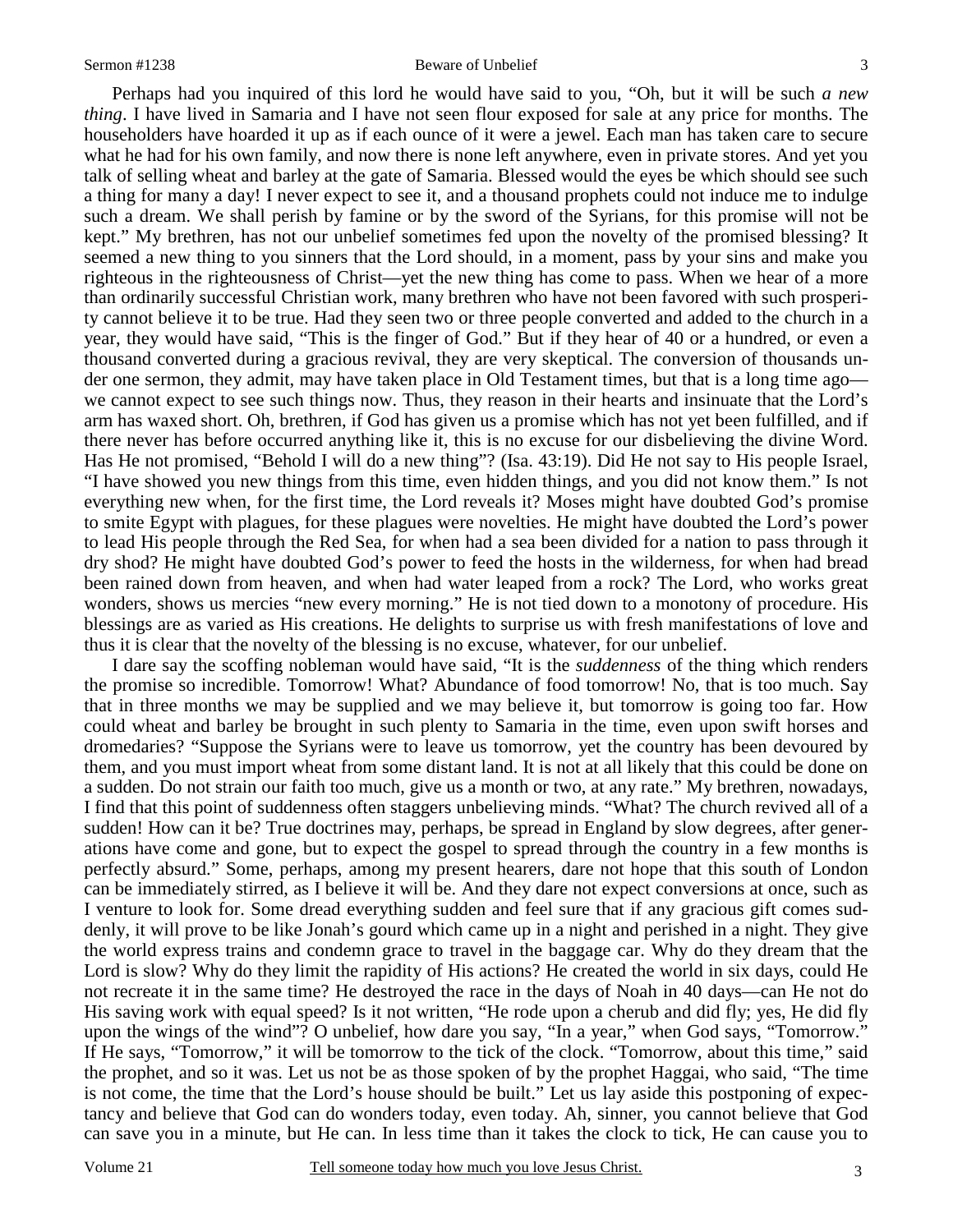pass from death to life, and He can cast all your transgressions behind His back. At this very moment, if you will look to Jesus Christ, the work of grace shall be accomplished. The publican, who confessed his sin, had not to tarry long for his justification, but received it before he went down to his house.

 This quibbling fellow would also have justified his unbelief by saying, "Where can you find *the means* for accomplishing this promise? So much corn and barley are to be sold, you say, but where is it to come from? There are no corn factories here, and if there were, their stocks would have run out long ago. No great underground storerooms remain to be discovered, I am sure of that, for I have ordered a minute search in every place where food could be hidden away. No," he would have said, "there will be no cheap food, for there are no means by which it can be had." Has not our unbelief too often run on that tack? We, too often, want to see *how* the Lord will perform His Word. We begin calculating, like the disciples, that 200 pennyworth of bread will not be enough for the multitude, and as for a few loaves and fishes, we cannot believe that they will be of any avail among so many. Of course, if we have to engineer according to the laws of mechanics, we must calculate our forces and demand means proportionate to the results to be produced. But why apply the slender line of mechanics to the omnipotent God? No, I think we do worse, for we hardly carry out our calculations correctly in reference to the Lord's working. If we did, we should calculate that, given omnipotence, difficulties no longer exist, and impossibilities have disappeared. If the Lord is, indeed, almighty, then how dare we question as to ways and means? Ways and means are His business and none of ours, and with Him no such question can ever arise.

 I should not wonder, too, if the nobleman's unbelief arose partly from *the realization* of the scene which would be presented if the promise were, indeed, fulfilled. Had he been told that there would be a great deliverance worked for Jerusalem when it was besieged, I dare say he would have believed it—but for Samaria! What? Here? Here, on this spot? In these streets which have so long heard the wailing of weeping women and the groans of famished men! Plenty of corn and barley in 24 hours! He could not believe that. It is easy to believe that God will keep His promise in Australia. It is not always so easy to believe that He will do it here. That the Lord will be very gracious to my afflicted brother over there, I do firmly believe, but do I always believe that He will be gracious to me? You have been in many troubles and you have been helped through them, and you believe that God would help you a second time through those same troubles if they were to return. But this particular one that you are now in—there is something so peculiar about it that you cannot quite realize that you will be supported under it. We have generally got a large quantity of faith when we do not need it. But when faith comes to be needed, how much of it evaporates. The time to believe in the promise of God is when the famine is sore in the city. But, alas for the nobleman, he could not realize the blessing. He could not suppose it to be possible.

 But now, putting the whole of these causes for distrust together, is there any force in any or all of them as a reason for doubting God? If God has said it, He will certainly do it. Why, then, do we doubt Him?

 Now observe, secondly, that *unbelief often shows itself by shutting up the Lord to one mode of action*. This man thinks that, perhaps, there might be food in Samaria if God would make windows in heaven, or, as some read it, open sluices in heaven out of which you would see the barley and flour pouring down. That would be the only way, as far as he can see, by which God could feed the people. Perhaps he remembered the manna in the wilderness and how it seemed to drop from the clouds of heaven. Well, God might do it in that way. He goes the length of half admitting that perhaps He might do it in that way. That is how unbelief does—we say, "Yes, God may deliver me in my time of trouble, if such-and-such a friend's heart is touched." God is shut up to touching that friend's heart, according to our notion. The sinner thinks that he might be saved, if he could get to hear Mr. So-and-so, or if suchand-such an impression could be felt within, but according to his notion, the Lord is shut up to converting him under one minister and bringing him to Jesus in one particular way. That is many a man's notion of revival—"If you could get Mr. Eloquent to come and hold a course of services in our town, he would wake us up, but I do not see any other way." Do you not call that unbelief? God calls it so. Why, brethren, if the Lord wished to feed Samaria, He could have done it by multiplying the food that was there, just as He multiplied the widow's oil. Or He could have continued the quantity of food undiminished, just as He did the barley cake and the little oil of the widow of Zarephath. God has a thousand ways of accomplishing His purposes. He might have turned every stone in Samaria into a loaf of bread and made

4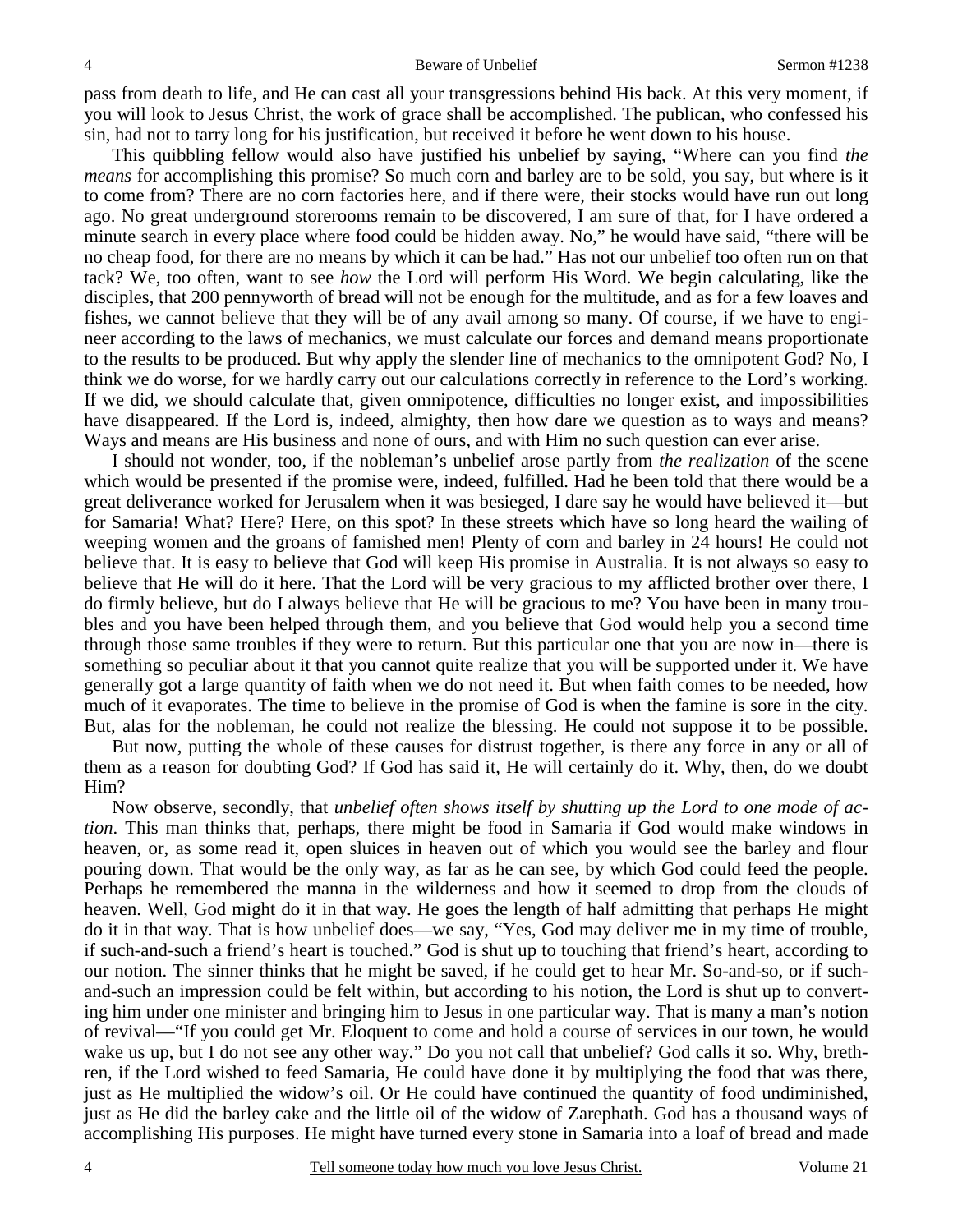the dust of its streets into flour, if He so willed. If He sent food in the wilderness without harvests and water in the wilderness without wind and without rain, He can do as He wills and perform His own work in His own way. Do not let us think of limiting the Holy One of Israel to any special mode of action. When we hear of men being led to break out into new ways of going to work, do not let us feel, "This must be wrong." Instead, let us hope that it is very probably right, for we need to escape from these horrid ruts and wretched conventionalisms, which are hindrances rather than helps. Some very stereotyped brethren judge it to be a crime for an evangelist to sing the gospel—and as to that American organ dreadful! One of these days, another set of conservative souls will hardly endure a service without such things, for the horror of one age is the idol of the next. Every man in his own order and God using them all—and if there happens to be some peculiarity, some idiosyncrasy, so much the better. God does not make His servants by the score as men run iron into molds—He has a separate work for each man—and let each man do his own work in his own way, and may God bless him.

 Once again, notice that *unbelief does not, after all, believe that even if God were to work in her way the thing would have been done*. Did you notice a little note of interrogation in the text, "Behold, if the Lord would make windows in heaven, might this thing be?" Now, look through your spectacles and you will see at the end of the word, "be," a note of question. He meant to say that if God did make windows in heaven, even then He could not feed the starving multitudes in Samaria. If the men who say, "If God were to do so-and-so, we might see a great blessing," were pressed home, it would be discovered that they do not believe that it would be done even then. Unbelief is such a presumptuous denier of the truthfulness of God that it does not give Him credit for being able to keep His promise in any shape or form, no, not even by the most extraordinary deeds. May the Spirit of God drive such unbelief as this out of our hearts. It may be there at this very moment, and we may be unconscious of it. Let us search and look and drive this traitor out, for if anything can harm ourselves and the church and the world, it is disbelief in the fidelity of God.

**II.** Now let us pass on to the second head, THE DIVINE ANSWER. Here stands God's servant, Elisha, who has spoken in God's name. And there stands the great nobleman who, I have no doubt, very much despises the poor prophet, and he answers Elisha with a sarcasm, thought to be witty, I dare say. Many laughed at it and thought it quite extinguished the good man. But notice the conduct of the Lord's servant. He does not argue with the man, not at all. We have had a great deal too much of arguing with unbelievers. Whenever a rotten book comes out, some ministers take care to read it all through and then they go and tell their people all about it under the pretence of answering it, and the people forget the answers, and only remember the poison which the ministers unwisely disseminate. There would not be a tenth part of the infidelity that there is now, if ministers would let it alone. It is like a pool of filth and it is all the worse for being stirred. Let it alone. It has not enough vitality to live of itself—it is only our opposition that makes it vital at all. So Elisha had no argument for him, nor need we be very careful to answer those who deny the truth of God. They shall answer for it to their God, not to us.

 And there was no adoption of the unbeliever's means. God did not say by His servant Elisha, "Well, to oblige you, I will go out of my way and make windows in heaven, if you think it the best way of provisioning the city." Not at all. When there are objections taken to modes of usefulness which God evidently blesses, it is not for us to alter them because the popular voice is against them, or some very wise people have condemned them. I think that is the very reason for going on with them. And when the world suggests that holy work ought to be done in this way or in that, the very best thing is to let those who like the proposed plans try them themselves. God does not shape His course to please the wisdom of men. If the Lord means to save souls in this part of London, He will do it in His own way, and unbelief may say what she likes, He will not abate one jot or tittle of His own purpose, but bless the people as seems good in His sight.

 In due time, the promise was kept. That lord's unbelief did not alter the mind of God. The promise was kept—the wheat and the barley were sold at the prices named. His lordship's indignation and sarcasm did not postpone the fall of prices for a single hour. Lord or no lord, nobleman or no nobleman, it made no difference whatever—the flour and the barley were there. And herein is our great joy, that although there has been much infidelity in our country, much loose talk about the doctrines of the gospel, much insinuation that the whole thing is worn out and out of date, God will not, because of these semi-

5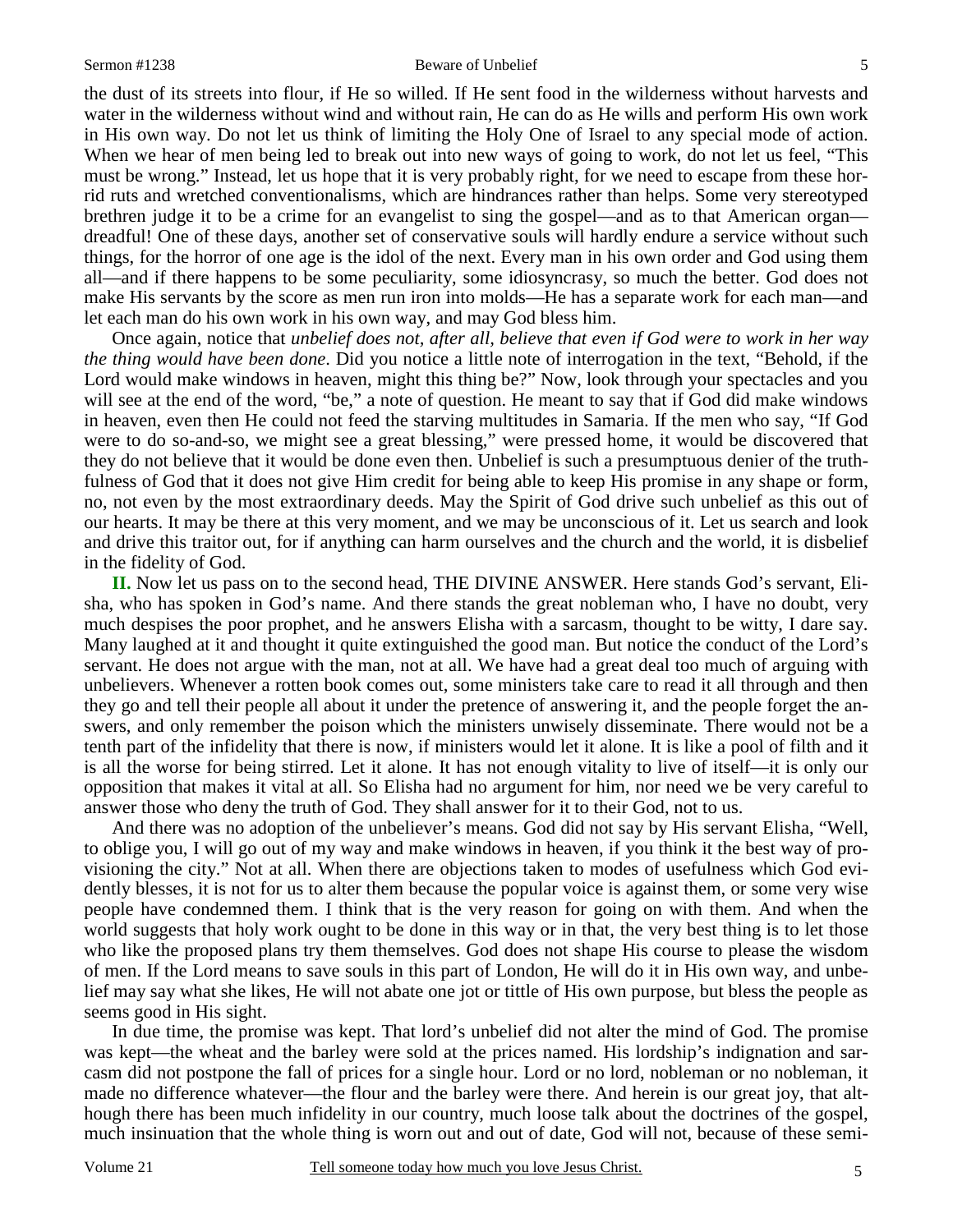infidels, withhold the blessing from His own true people who really believe His Word. Our God will answer the infidelity of this age, no, has answered it during the last two or three years. There has come news to us, brought by those who were despised, that there is corn for the people. Some who were not ordained messengers, but laymen outside the city, have made a discovery—we did not imagine that they should do it—but they have brought information that there is plenty of food to be had by the starving crowds and now the gospel is preached to the multitudes and they are told that Jesus Christ is able to save, that He is ready to give them salvation. What follows? Why, we have seen it already, we have seen it in the Tabernacle for many years, and we shall see it generally all over England, I hope, soon. The people go rushing out to find this bread, and as they pour forth in armies, they tread infidelity under their feet. There it stands, this boasted modern thought, this vaunted culture—it looks upon the preachers of the simple gospel and those who go to hear them as a set of fools. Infidelity will not believe that the gospel of Jesus is the bread of the soul—the crowding of the people is the answer. See how eagerly they devour the Word! See how they rejoice in it! Listen to their songs like the voice of many waters! Unbelief is trodden down as mire in the streets. Brethren, if you want to answer infidelity, preach the gospel. Tell the people that Jesus Christ is able to save sinners. Lift high the bloodstained cross. Proclaim liberty to the captives and the opening of the prisons to them that are bound. This will make a stir, this will agitate the masses. There is nothing like it. Christ's gospel is like fire flung among the standing corn—it makes a wondrous conflagration. Preach Jesus Christ and Him crucified and the people will come to hear it—they are not masters of themselves, they cannot stay away—and as they hear it, and as they feed upon it, and joy comes unto them, and peace, and new life, *facts will answer theories,* salvation will be the best reply to the witticisms and the sophistries of unbelief. Do not enter into arguments, but test the gospel practically. Somebody says that yonder lifeboat is not of the right color. I see a number of men in the rigging of yonder sinking vessel—they cannot hold on much longer. Here, good fellows, do not stand debating about the boat, jump into it, pull out to the vessel, get the men on board and bring them to shore. Hurrah! Here they are! Is not that the best reply to every objection? There they are! If they tell us that the gospel which we preach is not true, we point to many here present whose stories of reclamation from vice and deliverance from despair and uplifting into light and life and holiness are proofs that the gospel is divine. There they are! Facts, facts, facts, these are God's replies. The noble lord was silenced in death by the facts of the case.

**III.** Thirdly, our text teaches us THE APPOINTED PUNISHMENT OF UNBELIEF. It is allotted to unbelief that it shall see with its eyes what it cannot enjoy. This is always fulfilled, although in different ways. The unbeliever says he will not believe what he cannot see—God's answer is that *he shall not enjoy what he does see*. There was the flour, there was the barley. The man could see these, but he could not enjoy them. Unbelievers do not really enjoy the things of this life. The mass of them find that wealth does not yield them satisfaction—their outward riches cannot conceal their inner poverty. To many men it is given to have all that their heart can wish and yet not to have what their heart does wish. They have everything except contentment. If you will not accept, in faith, the spiritual gifts which God promises, then the temporal gifts which the world promises shall tantalize you. You shall eat and not be satisfied. You shall have, but not have enough. You shall spend your money for that which is not bread and your labor for that which satisfies not. If you will not have things unseen, things seen shall become a mere shadow to you. This is one punishment of unbelief.

 Another is this—oftentimes men, in connection with spiritual things, being unbelievers, have their *minds convinced but their hearts are not converted*. They see enough of the work of God to make them know that the Lord, He is God, and that Christ is the Savior, that faith brings pardon, that the Holy Spirit renews the heart. They know all these things and yet they never taste of them. They are as orthodox as orthodox can be as to their creed, but there is nothing in their heart. The living water flows by their lips, but as they stoop to drink, it flees away as in the fable of Tantalus of old.

 Often, also, *they see God's work in others but never feel it in themselves*. Their wife has found peace, but they have not. Their dear child has been converted, but they are not. The brother has seen his sister rejoicing in the Lord, but he knows no such joy. The sister has seen her sister lay hold of Christ, but she has never done so herself. This makes missing the blessing so much the more unhappy a circumstance, for to be starving when everybody else is fed is dreadful. I would not have been in that noble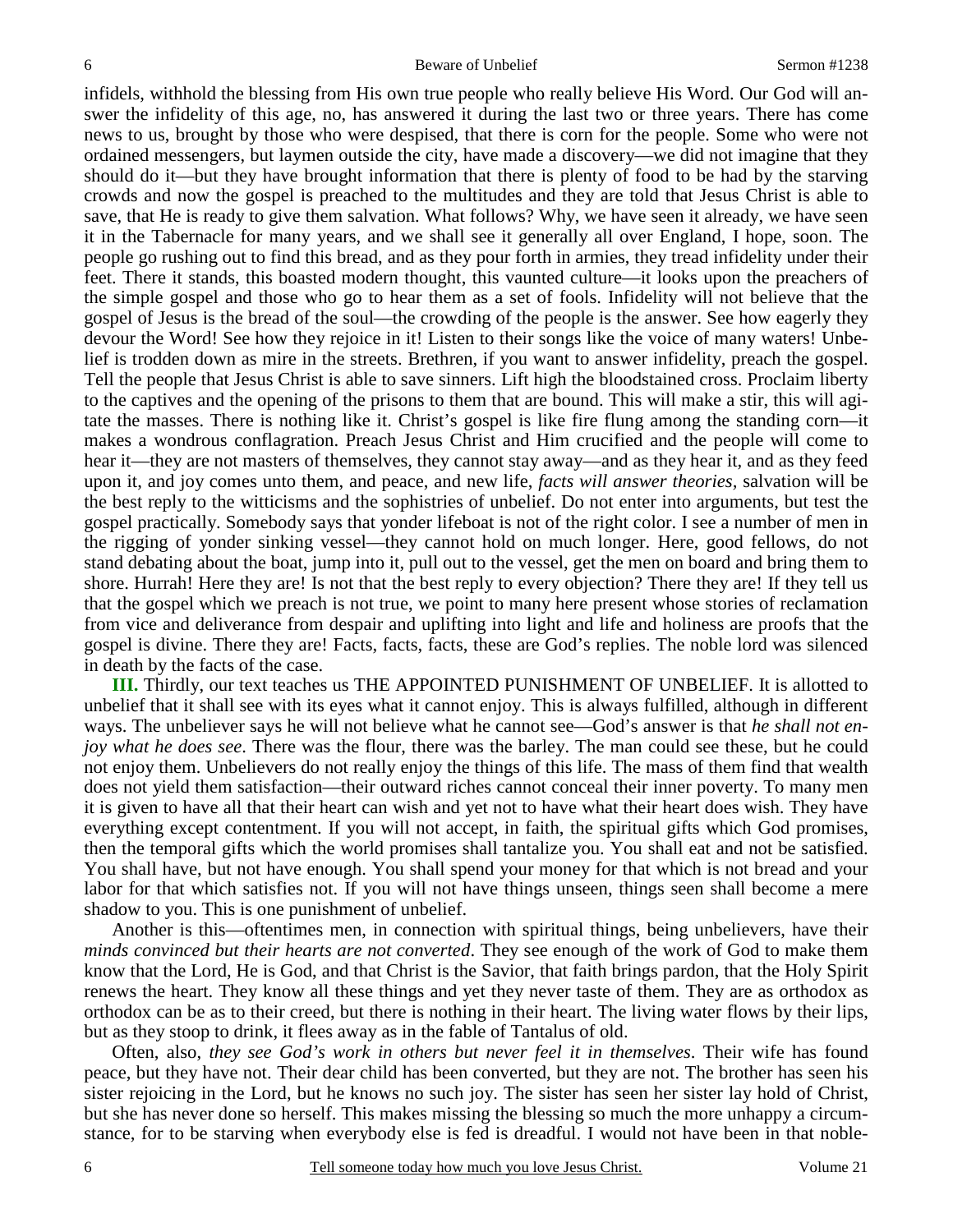man's place for all the world, to see the people all satisfied and himself not able to partake, and yet it is so with some of you.

 Do you know that this will lead to *an eternal tantalization*? For unbelievers in hell, according to Christ's own description, will look up and see Lazarus in Abraham's bosom, but they, themselves, will be cast out. Surely it must be one of the hells of hell—to see heaven and to have a great gulf fixed between you and it.

 You shall have good things if you believe your God, but if you will not believe in Him you shall never receive them. The punishment is natural, and fair, and appropriate. If certain persons believe that gold is to be found in a mine and others do not, is it not right that, if there is gold there, those who believed in it and sought after it should have it? Should he who ridiculed the idea come in for his share, too? Nobody would think so. It is the very least thing that can be expected of us to believe God, for He cannot lie. And if we refuse credence to the Word of God, it cannot be thought to be a hard measure that the blessing should not be given to us. If you will not believe, you shall not be established. O unbeliever, it will be your lot to know that God speaks the truth, but never to know that truth in your own soul. You will know that He is gracious, know that He is ready to forgive, know that He lifts sinners up to His own throne through the blood of the Lamb—and yet you will never be forgiven, never be saved, never be glorified. I am afraid there are some in this house of prayer who are going hard on towards such a doom. I do not mean strangers who have dropped in here once, but I mean those who have sat here many years and yet have never believed. In this next month, you will see God's grace working in the south of London, but it will not come near you—you are an unbeliever, and you have been so for many years. There is no reason to expect you will ever be altered. The probabilities are you will remain just as you are. The rain will fall around you, but never upon you. The barn floor will be wet, but your fleece will be dry. May God grant it be not so, but it is to be feared it will.

 Now, in closing, I want to apply my subject to the special circumstances under which we are found today, at the commencement of the special services for the south of London. Dear friends, I do earnestly trust that all of you who live in this region, who love the Lord, will unite your best energies to make this movement a success. I mean chiefly by prayer for the blessing, by giving your attendance at such meetings as are called for Christian conferences, by endeavoring to take your friends, your children, and your neighbors, if they are unconverted, to the place. And by doing everything you can to win souls, as the Holy Spirit shall enable you. It may be just possible that some of you are standing aloof. Now, I cannot condemn any brother for doing that if his reasons are such as satisfy his conscience, for there is no movement, however excellent, but what, from some point or other, is open to criticism. And if a brother's criticism is conscientious and honest, it is not for me to judge him for a moment. But I should like to put this question to some—Do you not think that at the bottom of almost all objections raised against this work there is unbelief? It is an unusual thing and there is excitement—why not? Somebody says he does not see any remarkable talent in the two brethren—what of that? I am sure the brethren do not pretend to have any talent whatever, for more unassuming men I never saw in my life, and that is one reason why God blesses them so much. For one reason and another, good people hold off, but does it not all amount to unbelief? Our friends in Glasgow, Edinburgh, and Newcastle bear indisputable testimony to the fact that souls were saved in large numbers, that the churches were edified, and the tone of religious feeling improved. We cannot doubt the testimony of faithful, well-instructed brethren. And I think if we hold back, it will resolve itself into this that we do not believe in God's working just now upon a large scale by simple instrumentality. For my part, I would like to put it to myself thus—Could I justify myself in standing back when I come to my dying bed? Here are two men who have, for months, consecrated themselves to the preaching of the gospel with no object in the world but the winning of souls for Christ. Baser calumny than to assert that they have a selfish motive never fell from the lip of Satan himself. They have no design nor object to gain, but the sole glory of God. They seek conversions, conversions to Christ, only. And brethren, if there were a thousand faults in them, who am I, or who are you to judge them and to say we will not help them in such a work and with such motives? Brother, do you desire God's glory? So do I. Do you desire the salvation of souls? So do I. Brother, do you preach salvation by the precious blood? So do I. Brother, do you believe in regeneration by the power of the Holy Spirit? So do I. Do you tell sinners to believe and live? That is exactly what I am telling them, and if we